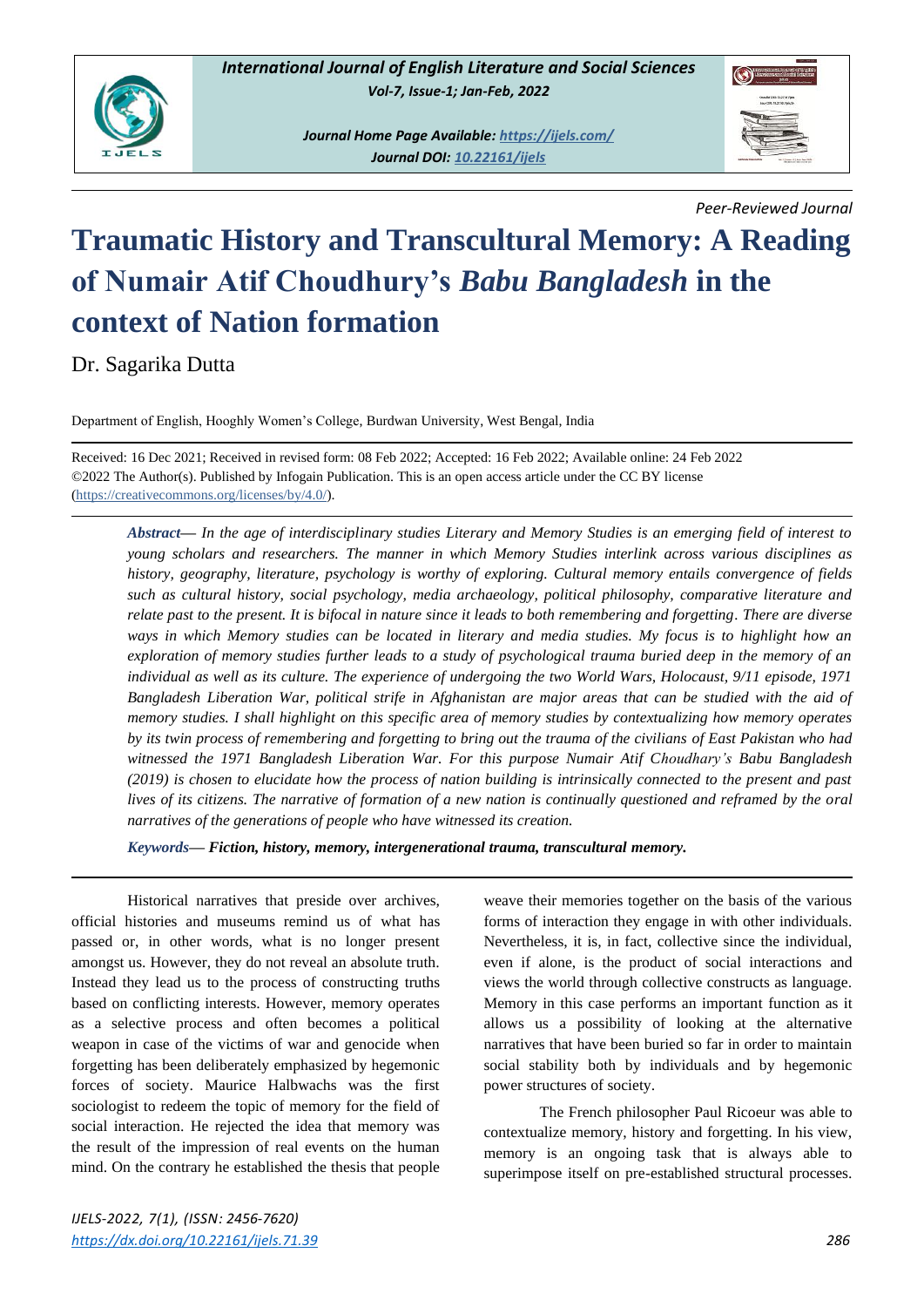Throughout the 20th century, the major demand of the victims of totalitarian and repressive governments found expression in movements to reclaim memory. Archives, artifacts and accounts of the past have been used as proof of a past that was deliberately forgotten in official versions of history. Memory is therefore associated with those who wield power, since they decide which narratives should be remembered, preserved and disseminated. However, the memory of those who are powerless is intentionally pushed to the margins so as to not allow any ruptures in the socially fabricated narratives disseminated so far by the powerful.

Numair Choudhury's imaginative novel, *Babu Bangladesh!* is an attempt to recover those memories that were intricately associated with the painful past of Bangladesh. The novel is a fictional documentation of the life of Babu Abdul Majumdar, known later in his life simply as Babu or Babu Bangladesh. It also offers a vivid biography of a young country, born and raised in violence, fraying under the assault of corrupt governments, foreign intelligence agencies, religious fundamentalists and ruthless oligarchs. Recounted from the year 2028, the novel is narrated by an author who is fascinated to find who is Babu exactly. The narrator tries to examine the personal collection of Babu's diaries and essays, handed to him by a fishmonger, whom Babu had entrusted his belongings once upon a time. Since we get a glimpse of Babu's life and other significant details regarding the nation from the personal memoirs of Babu, therefore, memory functions an important aspect here. Everything the narrator conveys us is filtered through the memory lens of Babu, who decides upon what the readers shall know. Araújo and Santos in "History, Memory and Forgetting" (2009) argue that memory is not only a "knowledge of the past, but also only of that portion of it which has been already experienced by the subject" (399). Babu's memoirs not only allow us a glimpse of his life but also the condition East Pakistan before the 1971 Liberation War and of newly formed Bangladesh after the war.

In an article "Babu Bangladesh: A Literary agent remembers the making of a debut novel- and its author's death", Kanishka Choudhury explained that *Babu Bangladesh!* was conceived during his PhD thesis at the University of Texas in Dallas and publishing the novel was a big step for Numair. "He was a perfectionist," Gupta recalled. "If he was alive, I'm sure he would still be working on the manuscript". Choudhury, from the vantage point of the future, perhaps turns to alternative narratives, indigenous superstitions and enchanted and inexplicable byroads to right these wrongs. The novel comprises chapters named the "BUILDING", "TREE', "SNAKE', "ISLAND" and "BIRD" consequently. Initially when the story begins, we the readers get a glimpse of Babu as someone who is reputed as a "spirited environmentalist" (5) advocating for development in poverty-stricken regions of newly formed nation, Bangladesh. Towards the end of the novel Babu goes missing in 2021 and the novel traces back the trajectory of how Babu became famous among the civilians of Bangladesh and what led to his sudden absence from the place he loved so deeply.

Intrigued by Babu's life and his passion for serving the common citizens, the narrator of the story embarks on the journey to capture the minute details of his life. The narrator defends his work saying, "My work for the past nine years has been to powder through rubble to retrieve fragments of what is Babu Bangladesh" (6). Through the novel Numair Asif Choudhury wanted to search for a "perfect gateway to the examination of obscure and alternative narratives pertaining to Bangladesh" (16) and Babu was somehow intricately connected to some "rare and institutionally unacknowledged accounts" (16). Babu is therefore a gateway to an understanding of innumerable unacknowledged narratives that lay buried under the grand narrative of nation formation. An examination of Babu's life allows us the possibility to understand other alternative narratives than found in officially sanctioned histories. Furthermore, as we go through Babu's problematic life, we come across larger issues as "deforestation, institutional corruption, food modification and human genomic violations to the eradication of sacred ecologies and ethnic narratives" that were matter of concern in post independent Bangladesh (18). The novelist explains his fascination with Babu's life saying that an examination of Babu's life allows "expounding on subaltern practices, in addition to permitting reflections on current world orders and disorders" (18).

The novel chronicles how Babu's birth year coincided with the birth of a new nation, i.e., Bangladesh. In the year 1971, East Pakistan got independence from West Pakistan and newly formed nation Bangladesh came into being. However, the novel successfully portrays the internal conflicts within East Pakistan much before the 1971 Liberation War and also traces various demonstrations of violence and strife post 1971 War in independent Bangladesh. It begins by describing the riots between the Bengali Hindus and Bengali Muslims in 1950 (40). Due to the riots, there were arson, loot, rape and murder of thousands of Hindus. Moreover, the proclamation of the Balfour Declaration almost three decades ago the War of independence resulted in "bloodshed" in the river port of Muladi in Barisal district (40). During this time, several of Hindus had sought shelter at the police station only to be killed within its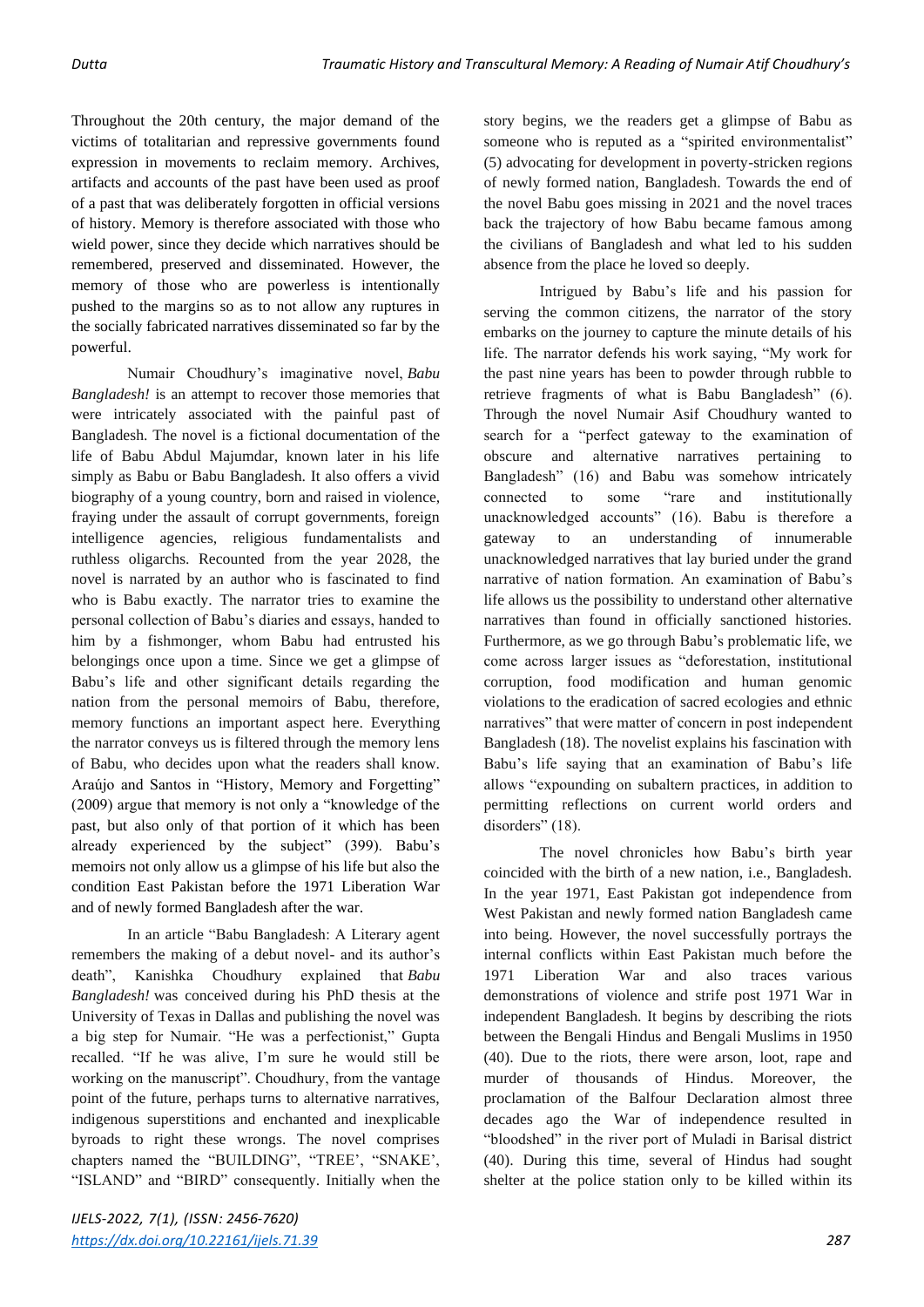precincts. In the village of Madhabpasha, three hundred Hindus were rounded up by a Muslim mob and made to "squat in a row" after which their heads have been serially chopped off (40). Babu's Hindu friend Jishnu recounted to him his memories of surviving such a time in Barisal. Jishnu's memories were later found in Babu's memoirs by the narrator and it recounted how Jishnu's father had been beaten up in broad daylight at the marketplace by young Muslim boys. The memoir also expressed Jishnu's trauma the day his uncle in Barisal had been killed because his uncle's Hindu neighbours were incensed on learning that they had been sheltering a Christian in their homes. In an online article "Muslim Riots of East Bengal in 1950", Arti Agarwal notes that 5.6 Million Hindus massacred, raped or forced to flee in the riots. The trauma of belonging and not belonging to a nation is brought through Jishnu's narrative that highlights the pain that the Bengali Hindus had undergone in Bangladesh during the riots in 1950. Although they belonged to East Pakistan and considered themselves citizens, the Muslim population believed they were outsiders and tortured the Hindus without any significant reason.

There is also a mention of Santali population residing in Bangladesh in the novel though the character of Kanu, Babu's caretaker. In 1980s the Santali population in Bangladesh was around "two hundred thousand" (45). These tribal people had to suffer at the "hands of invaders, non-tribal landlords, money lenders and colonial despots" (46). In the article, "The Santals of Bangladesh", Francesco Cavallaro and Tania Rahman argue that the number of Santal people living in Bangladesh is still debatable. In a survey conducted in 1941, the Santal population was recorded as 829,025. In the censuses conducted after the Partition in 1947, the Santals were not distinguished from other minority groups. In 2001, according to one estimate, the Santal population in Bangladesh was numbered around 157,000 but the World Bank report (2008) has estimated the number around to be 300,000. Kanu spoke how his father, a Santal, assisted the Bengalis in their fight for independence yet he was not considered worthy of respect. Not only the Bengali Hindus but also the Santals were considered as outsider in East Pakistan by the Muslims. The unabated violence in independent Bangladesh is also portrayed in the section where Kanu has been attacked and murdered by the BNP (Bangladesh Nationalist Party) men, who had mistakenly assumed Kanu to be Hamza, a man of the Opposition party. There were several unnamed others as Kanu who had to face similar consequence in life for being a Santal or belonging to any other sect than Muslim.

Moreover, there were several independent parties that fought for attaining power position in post 1971 Bangladesh. Babu recounts in his memoir how the streets of Tangail were filled with troublemakers after Kanu was murdered. Babu saw how the policemen who came to investigate Kanu's murder were reluctant to find the truth. Moreover, they seemed not bothered by the fact that an innocent man had been killed. Babu was traumatized wondering how could there be no justice. Due to such unabated violence, Babu's father began staying indoors. This was a reason for Babu to be happy but he was traumatized wondering what made the officers not investigate Kanu's murder. As Kanu was very close to Babu, he felt tormented as if he had lost some near kin.

The framing of the Constitution in 1972 is another significant development mentioned in the novel. The Four Founding Principles in the first Bangladeshi Constitution included secularism alongside nationalism, socialism and democracy. However, there were protests to insert Islam into the legislative codes. Sheikh Mujib, the founder-president of the country, boasted that Bangladesh as the "second most populous 'Muslim state' in the world'" (59). Mujib revived and then elevated the Islamic Academy as a foundation to propagate Islamic ideals. The government at that point of time also buckled to "religious pressure" and tripled the "annual budgetary allocation for Islamic schools in 1973" (59). Therefore, Bangladesh was not shaping itself as a secular nation that it had initially declared itself to be but preferred Islam as a model to be followed universally.

Moreover, General Gia increased the prominence of Islam in Bangladesh and the "founding principle of 'secularism' was removed from the Constitution" in 1977 (60). In June 1988, when General Ershad mandated Islam as the "Bangladeshi state religion", widespread discontentment was apparent among the Bengali speaking Muslims. Politicians, intellectuals and students rejected the governmental imposition. Even though the nation was 85 per cent Muslim at the time, protests broke out on many college campuses including the Dhaka University campus. People walked on the streets to protest. While the Supreme Court would restore secularism as one of the basic tenets of the Constitution in 2010, the decades of "religious conditioning" had undeniably changed the character of the nation (60). East Pakistan in the late 1960s comprised of 4 per cent Christian, 9 per cent Buddhist, 19 per cent Hindu and 68 per cent Muslim. An online article "Bangladeshis protest against ending Islam as State religion" published in New Indian Express mentions that more than 90 percent of Bangladesh's 160 million people are Muslim, Hindus and Buddhists. Military dictator H.M. Ershad declared Islam the state religion in 1988 to win support during a campaign by major political parties but had to resign amid large protests in 1990. Prime Minister Sheikh Hasina brought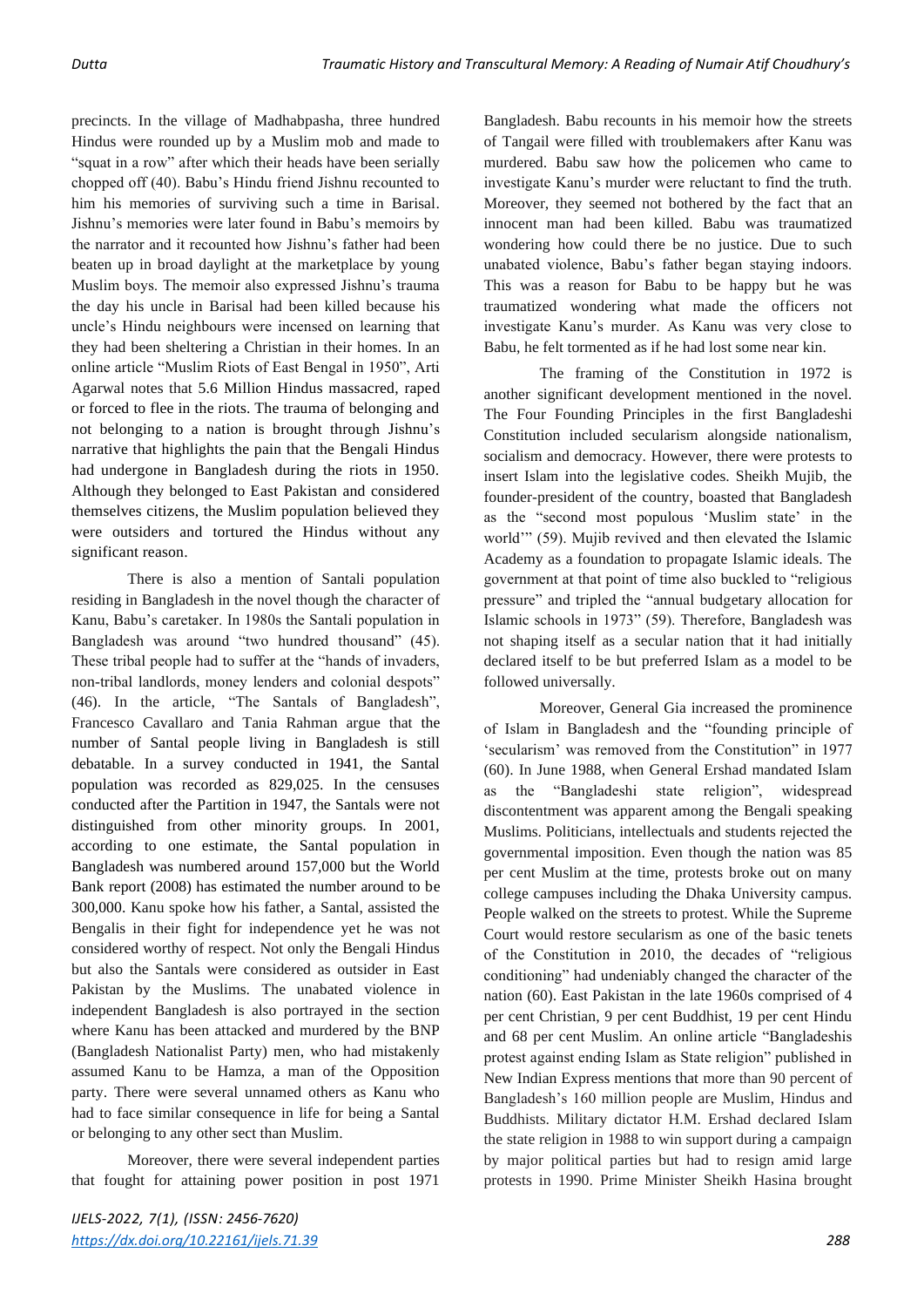back secularism as a pillar of the constitution in 2011, but retained Islam as the state religion. Therefore, the people who were non-Muslims were relegated to the margins allowing further strife in the country which was already in trouble.

The internal disturbances slowly led to grievances among people of different religion than the Muslims. The Vested Property Act of 1974 legitimized the seizing of properties from Bangladeshi Hindus and encouraged their exodus, which had initially been spurred by Pakistan's mass exterminations. This exodus resulted in one of the largest displacements of a population based on "ethnic or religious identity" and nearly "ten million Bengali Hindus" fled from Bangladesh to India. Dhaka University in the mid-nineties displayed a series of agitations (83). The Bangladeshis wanted to tear down the dictatorship and set up a leftist government (83).

Students from the upper-middle and middle class backgrounds had become frantic to leave the motherland and resume their studies abroad. There was a common Bangladeshi hysteria to immigrate in the mid-nineties. The Dhaka University Central Students Union (DUCSU) that had concentrated on civil reformation had now become drug dens. The student politics in Bangladesh was infected with "violence and greed" (85). In a joint paper "Student" Politics and Political Violence in Bangladesh" (2020), Kuttig, Suykens and Islam mention that the student politics plays a formidable role in Bangladeshi politics. Politically aligned students are inextricably connected to party politics, contributing significantly to political violence in the country and at the same time are often in training for future political positions, linking violence with politics in a self-reinforcing cycle.

> Student political wings use strong incentives to encourage new students to join, and disincentives for nonparticipation. Incoming students are incentivized to join specific party wings through access to scarce on-campus accommodations and other student benefits which are denied to other students [. . .] Conversely, those who do not participate are often denied decent accommodations, access to on-campus resources, or protection from criminal activities of the dominating political student wing. (ix)

In 1994 the republic had an unofficial two-party system, with the Bangladeshi Nationalist Party (BNP) and the Awami League (AL) being the main contenders (85). The novelist summarizes the miserable state of Bangladesh

at that point saying, it would be a place of "transnational and multi-level deep state anarchy" (85). Controllers and implementers included foreign intelligence and security apparatuses, transnational cartels, political and fiduciary heavyweights, oligarchs and dynasts, military and civil bureaucrats, and the clergy were the key players who competed for leverage. There was anarchy all round and both BNP and JP (Jatiya Party) stressed the importance of democracy, transparency, nationalism, free market economics. Another part, WP (Workers Party) evolved that sought to implement socialist reforms through democratic means. However, in spite of ideological differences, most of the Bangladeshi leaders of the above mentioned parties operated with interest for "personal advancement and selfenrichment" (86). There were also frequent partisian formations to secure "short-term goals" (86). "Bribery, forgery, kidnapping and murder were standard protocol, and student recruits were organized into hit squads when needed. The entire political situation of the country worsened and people fought among themselves to occupy power. In this situation the students who studied but got engaged in active politics suffered the most not knowing which party to join. The innocent civilians had to bear the consequence of these conflicts and even after the independence of the country in 1971, they found no peace. Due to the strife in political level their lives were at stake. They lived in a state of perpetual trauma and the novel offers us a glimpse of the state of the civilians who did not know what to do.

In 1994, Babu joined a much smaller party, the Jatiyo Samajtantrik Dal (JSD) that had sparked off in 1972 when socialist activists, military officers and student leaders consolidated their organizations. They fought for democratic redistribution of wealth and governmental decentralization (86-87). They were staunch proponents for the mobilization of female workers, for regulation of big business, and for prosecuting war criminals. The JSD party manifesto also vowed to reinstate democracy, socialism, secularism and nationalism as the Four Founding Principles as per the 1972 Constitution (87). These people retained the spirit of 1971 and the hope, idealism and desire to craft a golden motherland. In the economic and executive chaos that was seeping into the country, Babu was enthused by the example set by the JSD leaders. Though the Constitution forbade any elections before 1996, yet the Awami Leaguers wanted the BNP appointees to step down and have early elections. In this situation the violence escalated nationwide. The innocent Bangladeshi citizens begged the BNP and the opposition to reconcile their grievances but situations worsened and many felt that the "country was facing an impending civil war" (88). The assembly chamber in the Sangsad Bhaban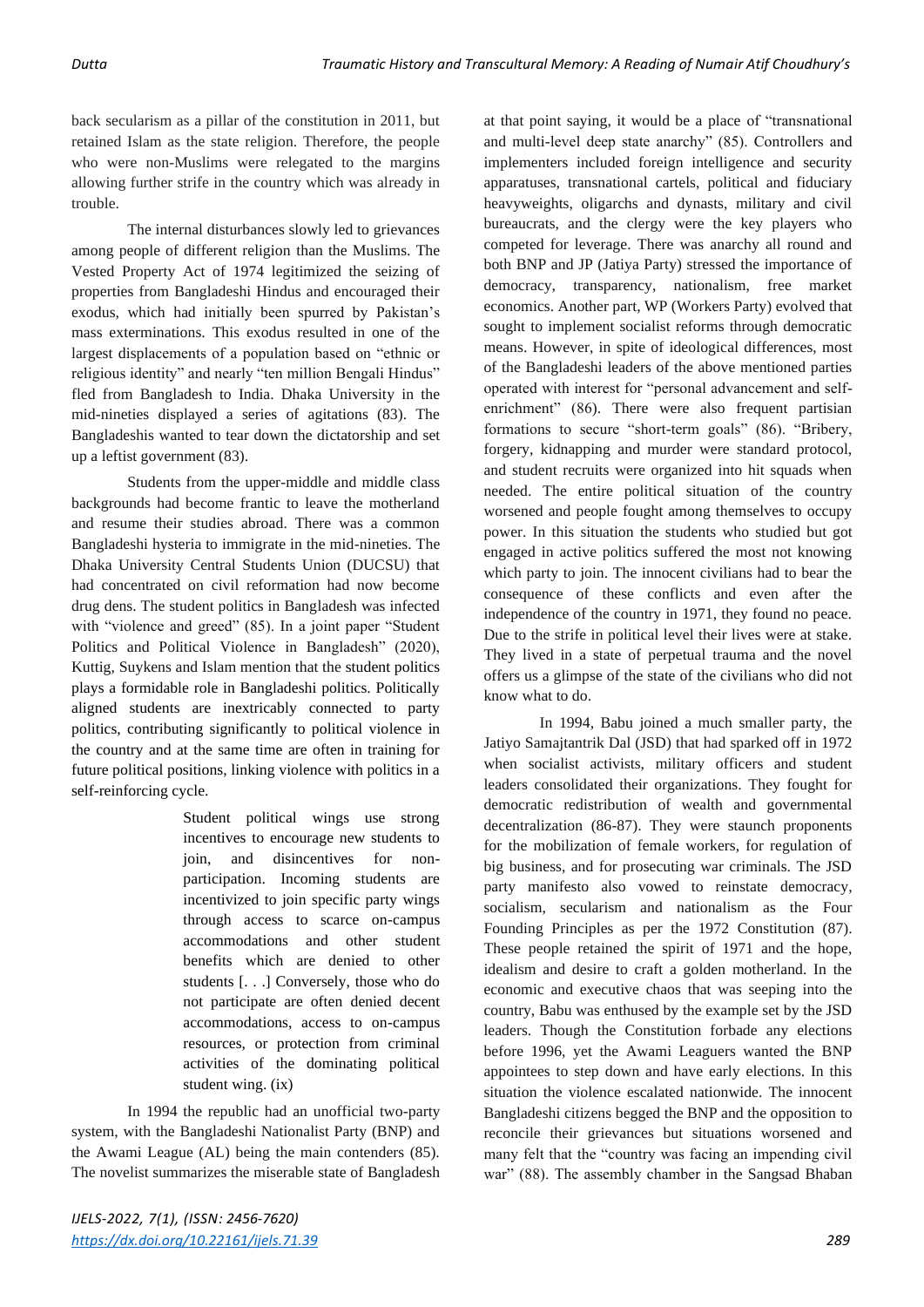would remain vacant as sessions were dissolved and "boycotts, protests and general strikes resumed" (89). According to the indexes prepared by Transparency International (TI), a Berlin-based organization, "Bangladesh was the world's most corrupt nation in 1992 and in 1993" (89). Babu and his friends could no longer sit back and witness the devastation of motherland and Babu joined the JSD in a more active role, as the national youth advisor. *The New York Times* mentions in an article "Study rates Bangladesh most Corrupt country" that according to the Transparency International, Bangladesh was rated as the most corrupt nation, with a score of 1.2. Nigeria, Paraguay, Madagascar, Angola, Kenya and Indonesia, in order, were the next most corrupt.

There is also a reference of the trauma faced by the sex workers of Tanbazar and Nimtoli who were uprooted forcibly by the police under the instruction of a political leader. Awami League representative, Mr Aman sought to eliminate the two red light areas from his jurisdiction. For three decades the business of prostitution spawned the area and there were many women who refused to return to their families in the hope of having a better future. These women had access to the top government officers both in police force and public administration offices. Therefore, when they were suddenly asked to vacate their shelters, they felt helpless. In 1999 Only 400 women were held captive in the raids of 1999. Rest of the women proved to be more powerful than the constables and fled. The captive women were soon released and were given rupees 5000 in cash, three egg laying hens and one sewing machine. Moreover, the women wanted to return to their occupation that they were engaged in. An article "Rights-Bangladesh" (1999), Tabibul Islam examines how the sex workers of Tanbazar and Nimtoli were forcibly arrested and evicted from their homes by the police. The United Nations Development Programme (UNDP) has chalked out a 2-million dollarprogramme for the rehabilitation of sex workers in four brothels, including Nimtoli and Tanbazar, 25 kms from the Bangladesh capital city. The project titled, 'Capacity building for poverty alleviation and sustainable livelihood of socially under privileged women', seeked to give medical treatment and vocational training. It would be implemented through the government's Department of Social Welfare. Later in the novel, we the readers know that Babu's mother had also worked for the rehabilitation of many women who were rescued from the army camp post 1971 war. As a result Babu always held such women in high regard.

The novel also highlights the series of protests held in the Dhaka University campus before the 1971 War. Due to the imposition of Urdu as the official language of united Pakistan, the East Pakistanis felt neglected as they mainly spoke Bengali. On 21 February 1952 the Language Movement took place which gave prominence to Bengali than Urdu. Moreover, the devastating cyclone of November 1970 that hit the country left "three hundred thousand to one million Bengalis dead" and "millions without food and shelter" (142). These two episodes led to additional grievance among the East Pakistani civilians who found that West Pakistan was uninterested in their matters. There was no financial assistance from the West Pakistanis even after so much of loss. The East Pakistanis felt agitated and began demonstrations against the West Pakistani government. In order to curb the protest movements, on 25<sup>th</sup> March, 1971 the West Pakistani army attacked the East Pakistanis. The novel recounts the happenings post 25<sup>th</sup> March as:

> By April, almost thirty million had walked to Indian borders. [. . . ] The mass exterminations of 1971 vie with the annihilation of the Soviet POWs, Chairman Mao's Cultural Revolution, the Jewish holocaust and the Rwandan genocide as the most concentrated act of civilian-murder. The Guinness Book of World Records lists the Bangladeshi genocide among the deadliest five of the twentieth century. (144)

India assisted the Bangladeshi freedom fighters to defeat the Pakistani forces. However, it is also said that the Bangladeshi factories were looted by the Indian forces and some of the agreements were also violated by India. The events of the 1971 war are so horrific that "no memorial service, no international conference, nor any number of commemorative statues, songs, books, paintings or movies have been able to undo what had been done" (145-146). Anam Zakaria in article 1971 India-Pakistan War: Memory as Peacemaker (2020) mentions that in official Pakistani memory, "1971 is selectively remembered". "There isn't a blanket denial of events. Instead, awkward pauses and silences mar the memory of the 24 years in which East and West Pakistan coexisted, with uncomfortable truths circumvented, if not distorted". Events of the nine-month long war is also "selectively mined and presented", creating a distinct national narrative on the birth of Bangladesh in the collective imagination of Pakistan.

The impact of fighting the 1971 War on such a large scale left its toll on the army that had gone to East Pakistan to fight. There were many officers who began questioning the feasibility of subduing the East Wing. The 'non-martial' Bengalis were proving themselves deadly in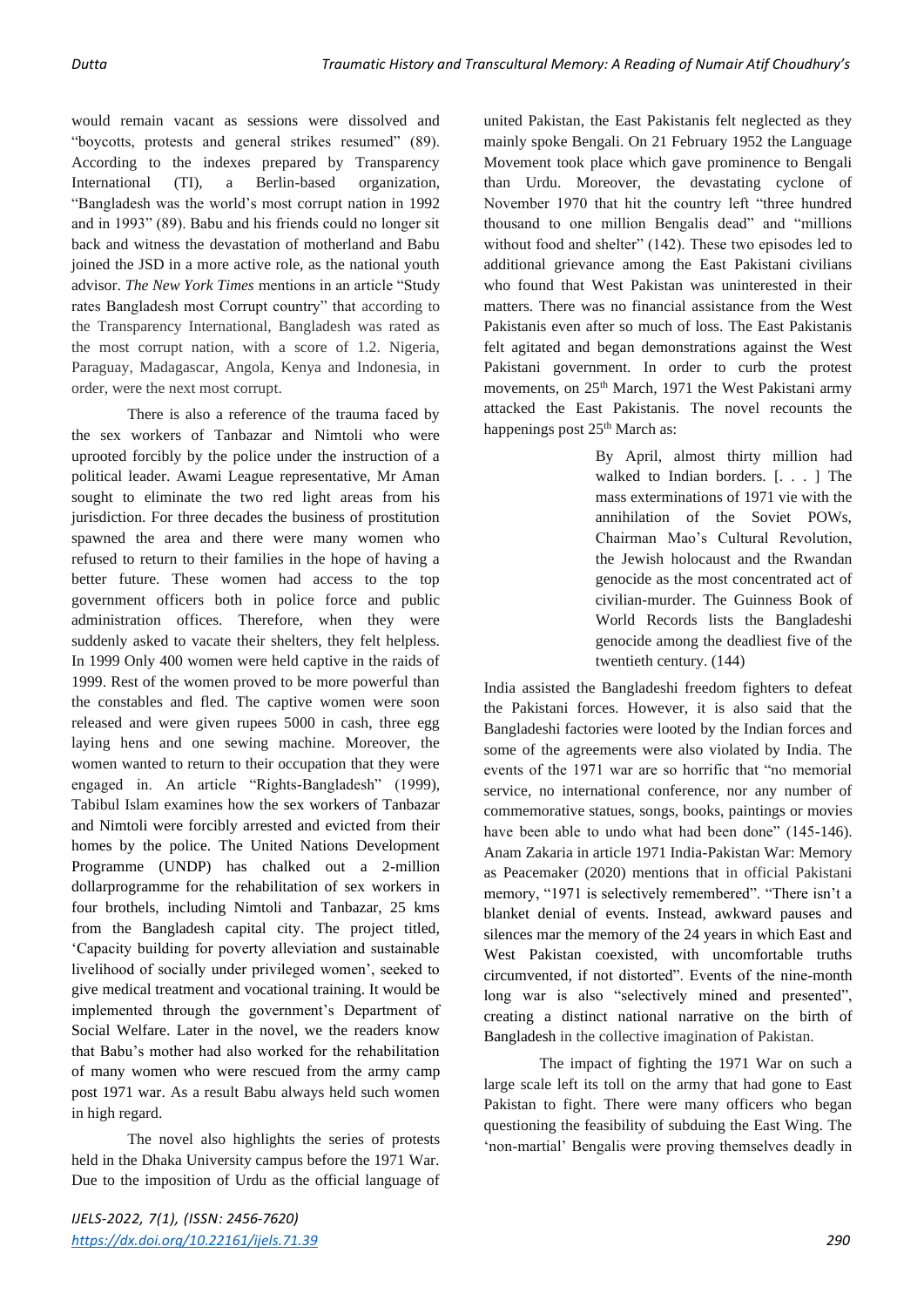jungle and forest combat. The condition of the West Pakistani soldiers is explained as:

> Many Pakistani soldiers demonstrated symptoms of nyctophobia and experienced incapacitating night terrors. It was quietly admitted that their servicemen had been checked in the south by a contingent of female warriors from aboriginal tribes. Even more demoralizing for the foreign troops was the realization that the hill-dwelling women had stopped their jawans with bows and arrows. (191)

There were rumors that Major Saud, along with two others, had been hospitalized in a psychiatric ward in Western Wing. Moreover, the soldiers who had embarked on the task of tree felling were full of "dejection and paranoia" (191). On  $16<sup>th</sup>$  December 1971, nine months after the commencement of the Operation Searchlight, Pakistani officials surrendered defeat to the Indian army. Though the army and its officers were deployed to fight War without emotions, the experience of fighting and killing had its effect on these men who felt lost towards the end of the War. They understood the futility of fighting and were traumatized by the experience of killing innocent civilians. They felt trapped in East Bengal and many of the men were admitted to hospitals after they returned home for psychiatric treatment.

After the Pakistani army surrendered, the Indian government compelled the government of Bangladesh to sign "uneven agreements that paved the way for decades of exploitation" (194). Pakistan, similarly, did not return the hundreds of millions of dollars it had hijacked from international donors, money that had been sent to help the Bangladeshi victims of 1970 cyclone. "The government of Pakistan has never apologized for or even acknowledged its actions in 1971. This denial continues to offend Bangladeshis" (194). The leaders in Islamabad refused to repatriate their own stranded 'Biharis' from Bangladesh, leaving them suspended for decades. After the war, the treacheries that followed were innumerous. Duplicity abounded within the Bengali files too. Testimonials followed that flooded with "torture and systematic murder" that the Bangladeshi collaborators had helped the enemy perpetrate. While the Biharis attested how they too had been slaughtered and abused by the Bengali freedom fighters; the Bangladeshi women pointed fingers at their own *Mukti Bahini*.

The problems concerning the *Bihari* community is one of the oldest long-standing issues between Bangladesh and Pakistan. They were never accepted as citizens in the Bangladeshi society even after spending generations. Md Kamrul Hasan Arif in the article "Status of the Bihari Community in Bangladesh under Domestic and International Law" (2018) mentions that in 1971, after the independence of Bangladesh, the *Bihari* lost their citizenship. They were stateless and living in various camps in different parts of Bangladesh. The community wanted to be repatriated to their own country, Pakistan. They were denied Pakistani citizenship status, although a large number have been repatriated to Pakistan as their country of origin. In March 2015 the Supreme Court of Pakistan rejected the issue of stranded Pakistanis in Bangladesh regarding repatriation or taking these people back. The Bihari population of Bangladesh has been left stranded in between and they do not know which country to belong.

Moreover, with the breakdown of law and order during the War, the armed men of East Pakistan raped their own women. Reports described the targets as mainly Hindu women, but Bengali women, irrespective of religion, caste, or class, came under attack by the West Pakistani military backed by local collaborators, who were fighting guerrilla forces called the *Mukti Bahini*. Kajalie Shehreen Islam in "Breaking Down the Birangona" comments, "Women and girls from the ages of seven to seventy-five were raped, gang-raped, and either killed or taken away" by the military to become sex slaves to officers and soldiers for the duration of the war. Even as the Pakistani forces surrendered in December 1971, some reportedly claimed to be "leaving their 'seed' behind in the women they had impregnated in the mass rape" (2133). Moreover, over the next few years, freedom fighters found themselves marginalized by the Bangladeshi government that was vulnerable to "cronyism, and many war stories . . ." (195). There was utter confusion all around and Sheikh Mujib was assassinated in 1975 and some of his conspirators became national leaders. In Pakistan, similarly, there was anarchy all around. Prime Minster Bhutto was hanged in 1979 and General Yahya Khan was overthrown. General Niazi became a "scapegoat" for signing the capitulation (195). The major and other rank holders attempted to publish apologies for the atrocities they committed.

Another significant area that remained acknowledged was the rape of nearly "2,00,000 and 4,00,000 Bengali women over a period of nine months. The condition of these women was worse and they were not accepted back in their families or society. Many of them became mad or committed suicide. Though they have been elevated to the statues of war heroines after the war but the loss of honour that they faced could never be compensated. Around 25,000 women turned pregnant as a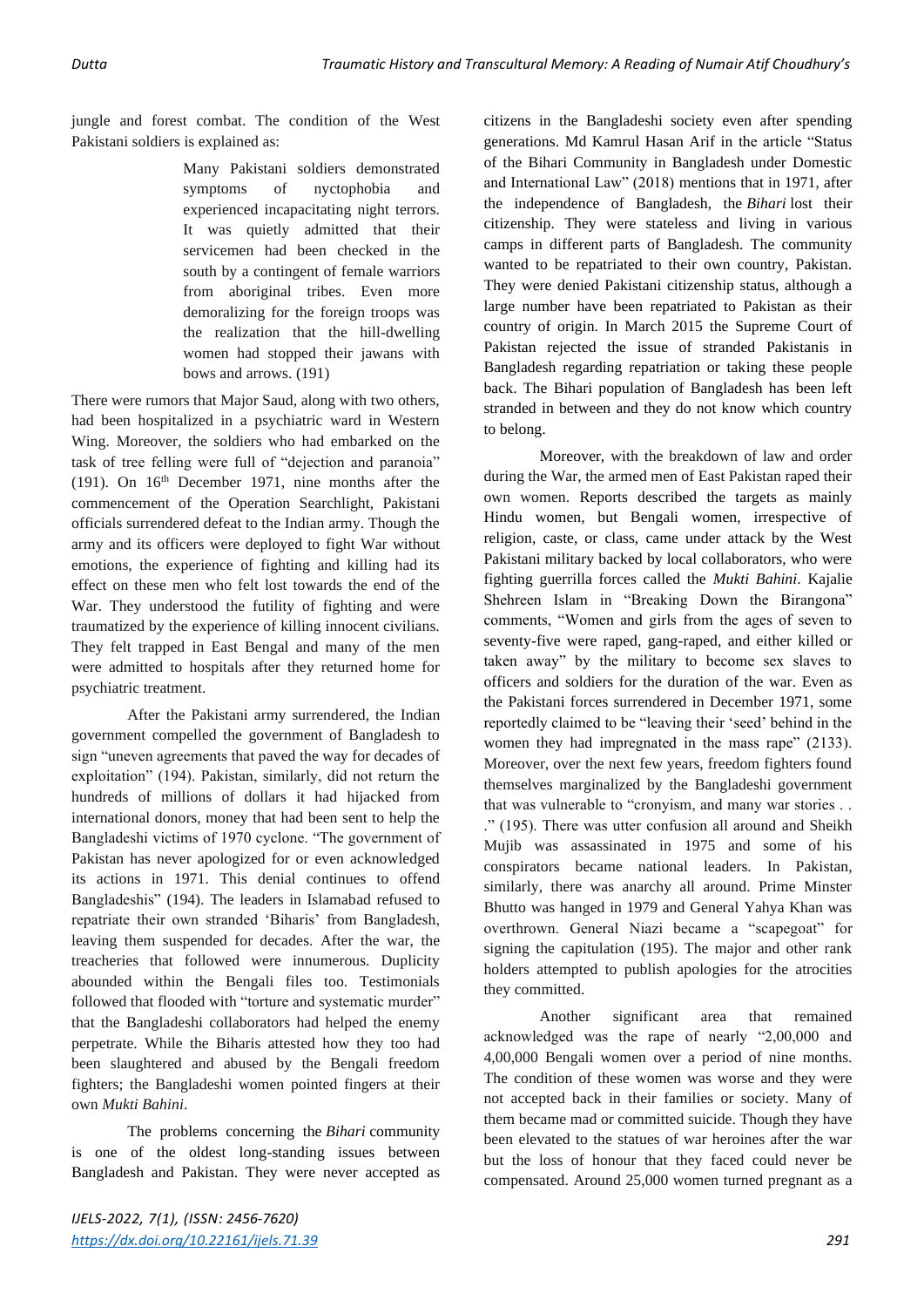result of the forced rape during and after the 1971 War.Soldiers demanded incentives from the government for taking these women as wives; these men requested gifts ranging from the latest model of Japanese motorbikes to housing materials, from new refrigerators to the publication of unpublished poems (198). In an online article "Bangladesh War Heroines Honored at Last" (2019), Stephan Uttom and Rock Ronald note how the military also raped and made "sex slaves of 200,000 to 300,000 women". It is believed that the "rape spree was a premeditated tool to terrorize and break up families of independence supporters as rape is considered a loss of honor and a cause of social ostracism in conservative Bangladeshi society". Although the country gained independence, the trauma and humiliation these raped women faced throughout their lives can never be estimated. They were considered as a shame upon their families and society and in no way were they integrated back in lives. In order to atone their suffering they were called *Birangonas* or war heroines by the government of Bangladesh after the War. However, the memories of the War and the experience of being ravished by the army men never left them.

The novel also chronicles how Babu left Dhaka in 1999 following the Sangsad Bhaban bombing debacle and how he immigrated to Dubai to work. The later development in the novel recounts how he returned to see the country in mid-2001. A sweeping reference is also made about the Bangladeshi Hindus in the novel and their condition post 1971 war. After 1971 war, whenever there was any discontent in the country, the "Hindus were commonly delegated as scapegoats and executed" (213). The condition of the Bangladeshi Hindus is described as:

> Over the decades of persecution, millions of Hindus sought refuge in India. Those with deeper pockets and better luck left for Europe, Australia, Canada, the USA and Middle East, weeping as they departed. [. . .]. Former friends, neighbours, and lovers too, wept. They wept that brothers and sisters were being evicted in this most un-Bengali of ways, and they wept at their own negligence and fear . . . . (213)

The newly formed nation was under a lot of development projects and hence, forests were cut down regularly. By 2001, the forests of Madhupur and Tangail were done away with, for clearing grounds to be used as air force firing range, training centers and infrastructural enhancements. Bureaucrats turned a blind eye and filled their pockets as the medicinal plants were destroyed. There

was influx of new settlers who found work at the saw mills, brick kilns, furniture shops, pesticide and hormone factories. Other newcomers got employment in pottery productions and as tailors. Babu was deeply affected by the deforestation and wanted to save the forests. Due to this effort, Babu got marked as someone who resisted development in the country. However, Babu won the favour of the Manasa-revering matriarchs of Tangail and Madhupur. Babu's call to the downtrodden and the underpriviledged would "infuriate brigadiers, captains, politicians and entrepreneurial highfliers" (228). Though the public eye was so fixed at him, very little could be done to silence him. He had the support of the masses. He wanted to build an ecological park that would be a merging ground of the biodiversity of Bangladesh. Babu also met the Jumma matriarchs and vowed them to remove the army from their 'tribal' lands (235). He argued how an eco-park who lead to employment for a number of Bengalis. Mohammad Shamsuddoha and Jasnuba Nasir in "Eco Tourism" (2011) argue how the first eco-park in Bangladesh, along with a botanical garden, was established in 2001. It was a development project on 1,996 acres of Chandranath Hills. The eco-park was established to facilitate biodiversity conservation, natural regeneration, new plantations and infrastructure development, as well as promoting nature-based tourism to generate income

On 29April, the Madhupur National Park was proclaimed as protected area by the United Nations Environment Programme and World Conservation Monitoring Centre. Babu was entrusted the role to see that building of bridges, roads, telecom cables, research laboratories and hotels reach completion. Bengalis and Jummas moved from temporary camps to single-storeyed homes with running water and electric facility. Various kinds of developments began surrounding the eco-park. With this Babu became a sensation and left his Kalabari home to live in his rudimentary lifestyle once again. He won his Madhupur seat again in 2007 and was appointed Advisor of Environment and Forest. Babu's enemies escalated in numbers and there were several who wished "Babu deceased" (281). However, there were a large number of people could viewed him as a barrier. Babu's murder plan was done by a CIA agent, Manzoor Iqbal but had to be later dropped as his daughter, Minnie, fell in love with Babu. Later there were accusations against Babu that he had led to theft of "355 million takas" from the Bangladeshi ministry of culture in 2021 (379). After this incident, Babu has not been seen in public places anymore.